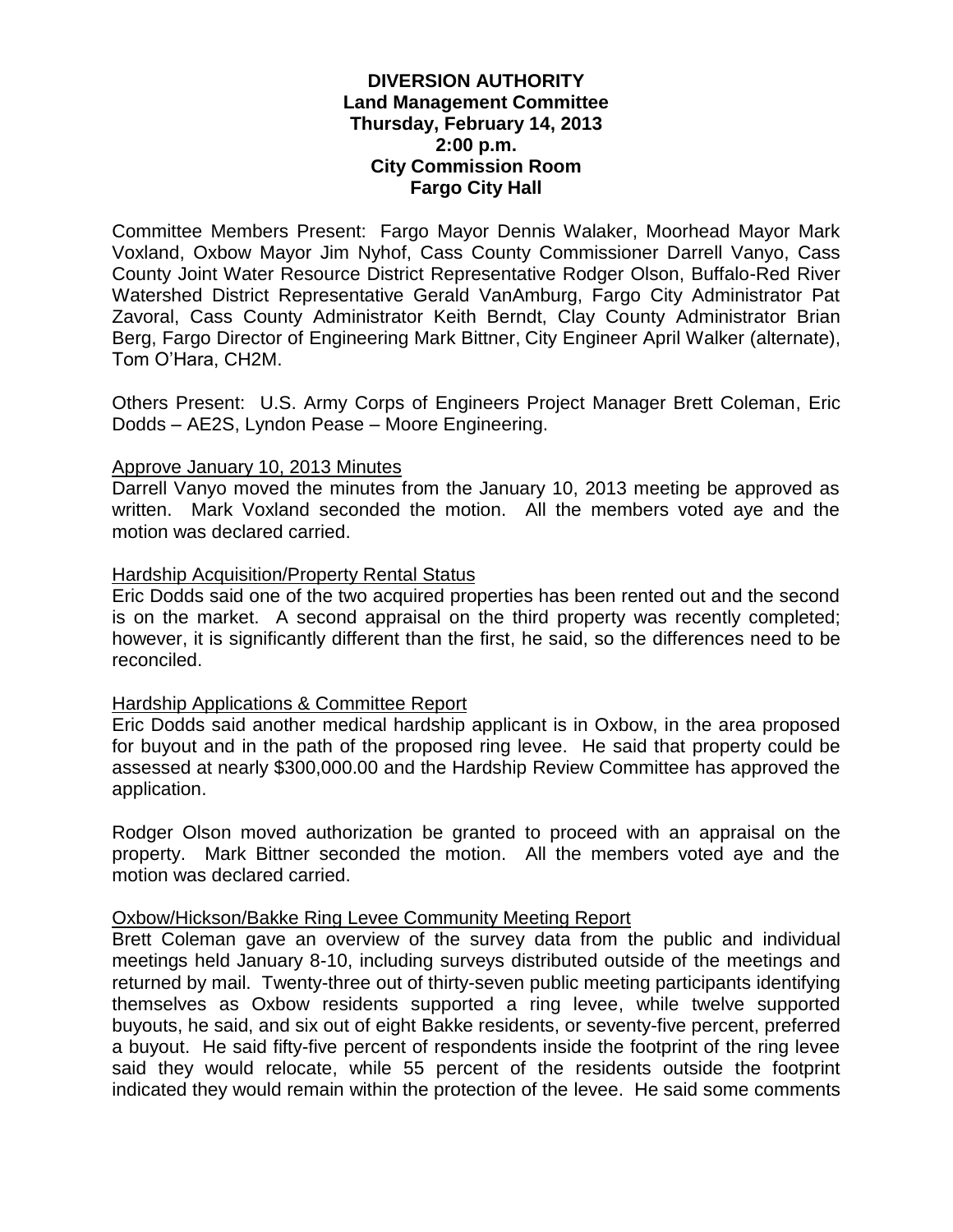noted for the ring levee option were safety concerns, as well as the thought it may be advantageous to have a timeline for home values to return. Some also felt the process is unfair since some homes were built on high ground, he said. Comments concerning the buyout option were that the timeframe is too long and/or uncertain and property owners could be in limbo for a project that never gets authorized, he said. A positive comment was that appraisals are fair and help against a large loss on home values. He said fifty-seven mail-in surveys were received through Dennis Biewer, a Bakke resident and the Pleasant Township Supervisor on January 17th. With forty-seven of them being from Bakke residents, he said none of the surveys indicated support for a ring levee, eight were in support of a buyout and forty-nine indicated no answer/neither. Concerns expressed in the surveys included: timelines, levee safety, responsibility for completing/paying for it, the federal acquisition process, fair appraisals, having only one way out in the event of a flood, wave action and icy roads in the event of a flood, concern that the project may not be authorized and that communities will be stuck for operation and management costs. Going forward, he said, the Corps will review the full ring dike option and the Diversion Authority will refine the concepts, and engage Bakke and Hickson residents. A recommendation to the Corps on the ring dike option is expected at the April meeting, he said, followed by a public meeting and comment period in May.

Tom O'Hara said since the January Board meeting, the Oxbow City Council passed a Resolution In Support of the ring levee concept and formed a committee to oversee the development of the Memorandum of Understanding (MOU) and work with the Diversion Authority. He said survey results indicate Bakke residents are opposed to a ring dike option. The options are the base alignment around the three communities of Oxbow/Hickson/Bakke and two lesser alignments for Oxbow/Hickson only and Oxbow only, he said. There are very general concept diagrams, cost information, construction timelines and plus and minuses for those, he said. Between now and April there will be additional engagement with residents of Bakke and Hickson, he said, targeting one-onone meetings. A 30-day delay in the Environmental Assessment (EA) Report will result if a ring levee for only Oxbow or Oxbow/Hickson is selected, he said.

Jim Nyhof said the Corps survey results are consistent with Oxbow's survey. He stated the City of Oxbow is comfortable in moving forward with the ring levee concept and the Memorandum of Understanding (MOU).

In response to a question from Mark Bittner on whether the Corps would accept partial ring dike options, Brett Coleman said yes, with the understanding the conclusion of the Environmental Assessment would be impacted/delayed.

# Ag Impacts Mitigation Plan (Crop Insurance and Flowage Easements)

Eric Dodds reviewed the Ag Impacts Mitigation Plan which covers flowage easements and crop insurance. He stated flowage easements will be required as part of the project and crop insurance is being explored as an additional mitigation feature. Value of flowage easements will follow the federal process and be determined by appraisal, he said. The federal process defines it as a one-time payment determined by an appraisal made at the time the easement is acquired, he said, currently estimated to be 2020. He stated the feasibility study assumed flowage easements at 25 percent of land costs on